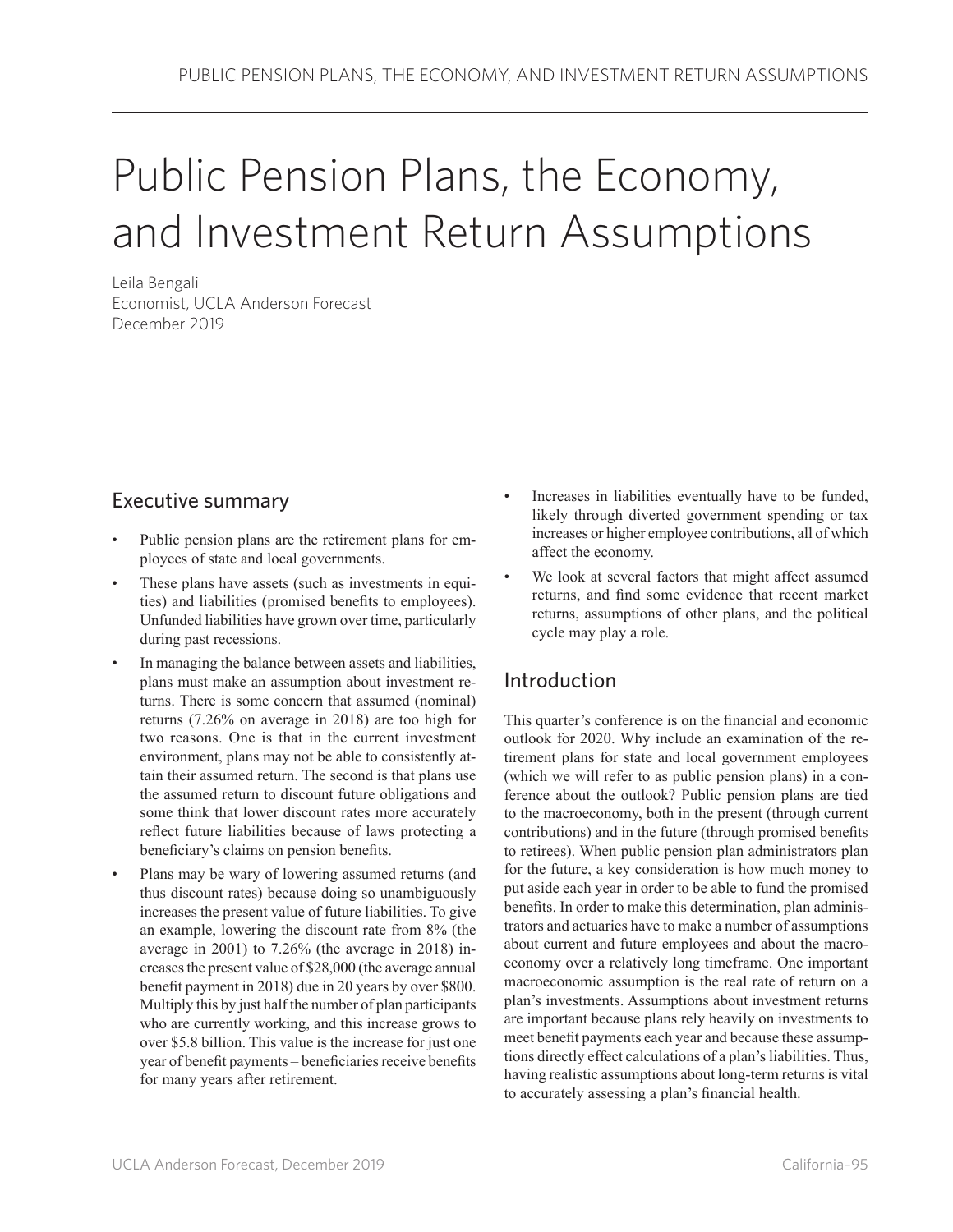In order to understand the return assumptions public pension plans make, we will first review some facts about public pension plans and discuss how public pension plan funding decisions are linked to the macroeconomy. Then, we seek to understand how plans choose return assumptions by investigating possible mechanisms motivated by behavioral economics and political economy.

## Public pension plan basics

There are thousands of state and local government public pension plans in the U.S. This analysis covers about 200 of those plans, and about 95% of state and local government public pension plan assets and members are part of these 200 plans. The data cover 2001 – 2018 and are provided by the Center for Retirement Research at Boston College.

The purpose of a public pension plan is essentially to collect (from employers and employees), invest, and then distribute (to retirees) money. State and local governments determine the pension plan rules (e.g. benefit formulas), and then given these promises and rules, the professionals who manage the pension plan decide how much the employer (the state or local government) and the employees must contribute to the plan each year and what investments to make in order to meet benefit obligations. Across all plans and years, the majority of assets are in public equities (about 53%), with the next largest allocation (about 26%) to fixed income assets (such as government and corporate bonds). The share of assets in public equities and fixed income assets has been falling over time as these types of assets are being replaced by investments in commodities, hedge funds, private equity, and real estate (about 17% of total assets on average). These averages hide noteworthy trends. From 2001 to 2018, asset allocations to public equities and fixed income assets fell by about 23%, while allocations to commodities, hedge funds, private equity, and real estate more than tripled. One explanation is that plans are shifting towards higher return (and higher risk) assets to meet benefit obligations.

Each year, money flows in and out of public pension plans. The purpose of the inflows is to fund future benefits promised to current employees. Inflows have to cover both benefits current employees earned in that year (called the 'normal cost') and unfunded liabilities (liabilities not covered by existing plan assets) due to inflows insufficient to cover normal costs in prior years. One reason for the existence of unfunded liabilities is that while actuaries tell state and local government employers how much they should contribute each year, governments are not required to follow the actuary's recommendation. Total inflow recommendations (normal cost + unfunded liability cost) have been increasing over time, but



largely due to increases in previously unfunded liabilities. Figure 1 shows the percent of total recommended inflows that cover unfunded liabilities, which was over 60% in 2018.

Inflows can be broken up into three basic sources: employer contributions (from state and local governments), employee contributions, and investment returns on past employer and employee contributions. From 2001 until 2018, the median annual percent of revenue generated by the plan's investments was about 70%.<sup>1</sup> This fact highlights why assumed and actual investment returns are critical to a plan's financial health.

While the money flowing into plans comes mainly from three sources, the money flowing out is almost completely (about 96%) comprised of benefit payments (e.g. to retirees or surviving spouses). The total nominal value of benefit payments each year has been steadily rising over time. In 2018, the annual value was over \$275 billion.

*<sup>1.</sup> This figure includes both interest and dividends and changes in asset value.*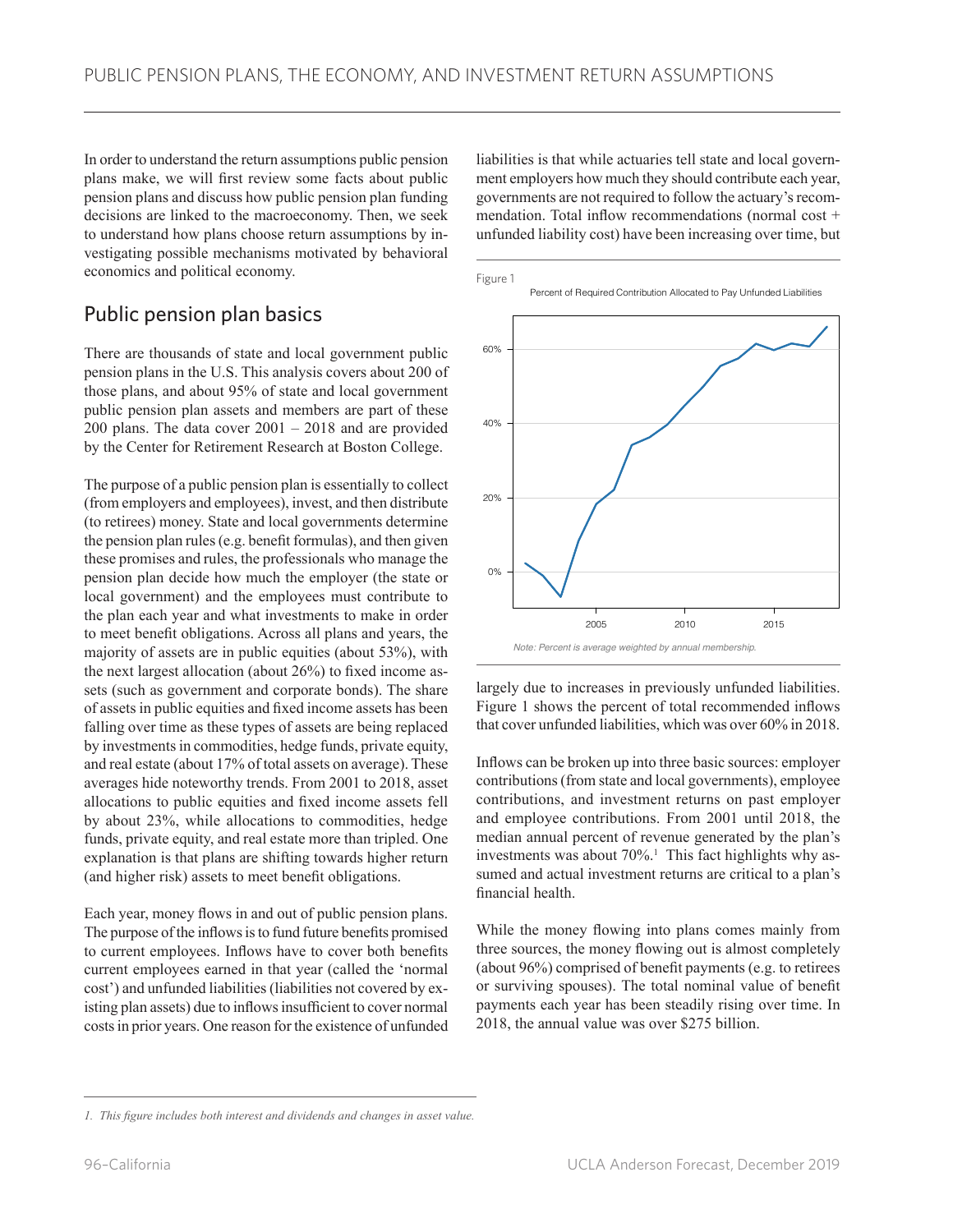Figure 2 provides one way to put inflows and outflows together. The Figure shows the gap between the plan's current expenses (outflows; mostly benefit payments) and current inflows from employer and employee contributions as a percent of total assets (Pew Charitable Trusts 2019). The percent is always negative because annual outflows exceed annual contributions, but its absolute value can be interpreted as the annual return required to bridge the gap between benefit payments and contributions with investment returns alone. The upward trend (in absolute value) indicates that plans increasingly depend on investment returns to meet obligations to beneficiaries.



## Public pension plans and the economy

Having reviewed some background about public pension plans, we now turn to how public pension plans are tied to both the present and future macroeconomy. In the present, employer contributions to public pension plans are part of government spending (and thus GDP). As a percent of payroll, these contributions have risen to over 18% (Figure 3), or about 4% of state and local governments' direct general expenditure (Figure 4). The present macroeconomy also affects public pension plans. Actuaries calculate how much state and local governments should contribute each year (based on the plan's promises and on assumptions about the future, called the actuarially required contribution), but governments are not required by law to take the actuary's

recommendation. Figure 5 shows the relationship between the macroeconomy and actual contributions on average. (There is a fair amount of variation underneath this average. For comparison, Figure 6 shows the same contribution metric for two large California plans.) There appears to be a negative relationship between the unemployment rate (which



*Note: Percent is average weighted by annual membership. Source: Center for Retirement Research and authors' calculations.*

Figure 4

Employer (State and Local Gov.) Pension Contributions as a Percent of State and Local Gov. General Direct Expenditure



*Note: Total contributions (numerator) and total expenditure (denominator). Source: Center for Retirement Research, Urban Institute, and authors' calculations.*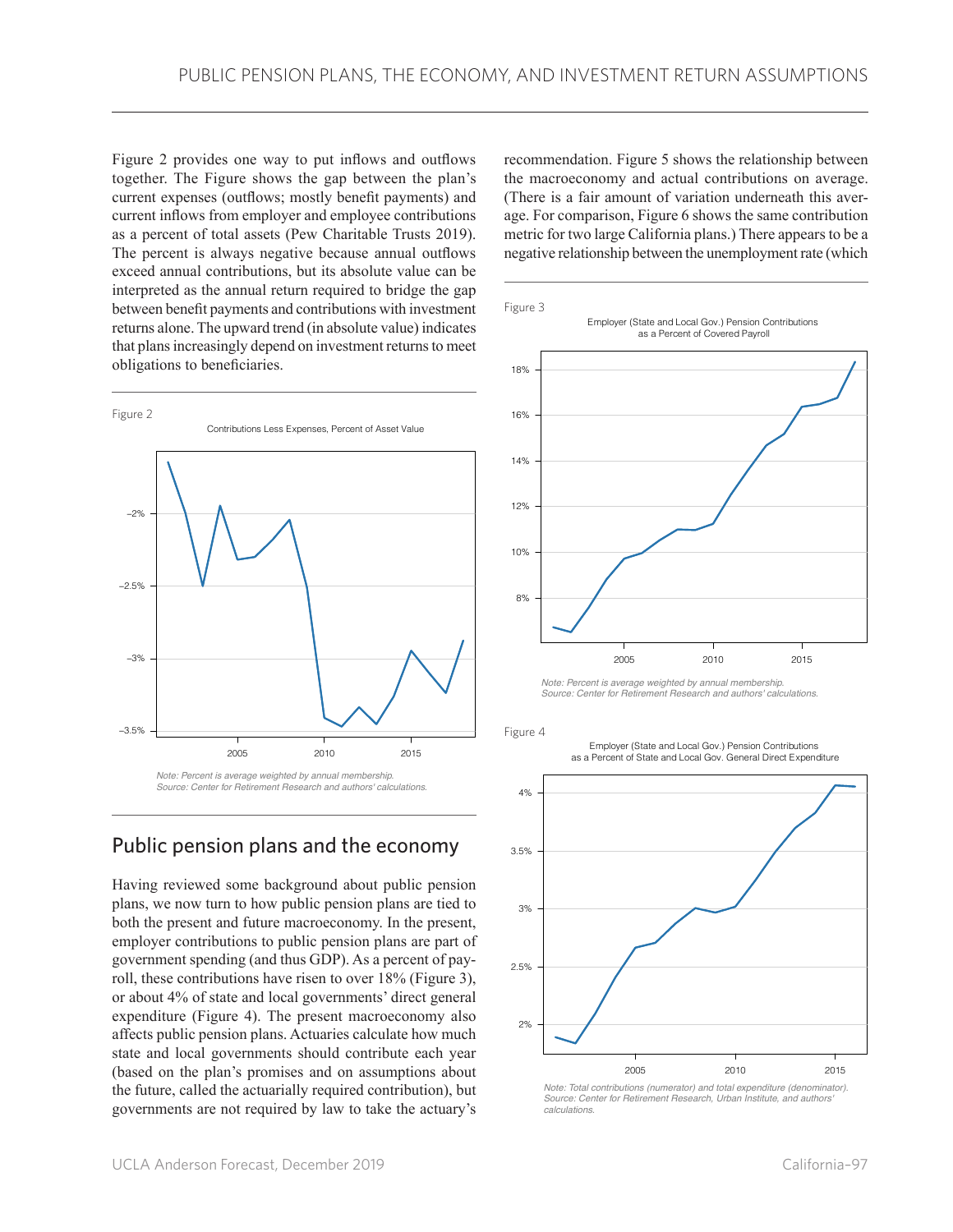captures the business cycle) and the percent of the actuarial recommendation that state and local governments actually contribute: when the unemployment rate increases, state and local governments contribute relatively less than actuaries recommend. One explanation is that in a recession, government revenues fall, tightening the government's budget constraint. The government might be faced with the decision



Figure 6

Percent of Required Contribution Paid



*Source: Center for Retirement Research and authors' calculations.*

between paying obligations that are due in the present (e.g. salaries, education funding) and putting money aside to fund obligations that are due (possibly far) in the future (pension obligations) and might give precedent to obligations due in the present, resulting in pension contributions insufficient to reach the actuarially recommended amount.

This tradeoff between paying in the present and saving for the future brings us to how public pension plans are tied to the future economy: contributing less than what the actuaries recommend in the present increases what state and local governments have to contribute in the future. By doing so, governments essentially borrow from their future selves, and thus implicitly from future taxpayers. One metric that captures the cumulative results of past contribution decisions is the funded ratio, which is the percent of the plan's liabilities that are covered by the plan's current assets. Figure 7 shows the unemployment rate and the funded ratio, and as before, there is a negative relationship between the two series. (Funded ratios for the same two California plans are in Figure 8 as examples of variation.) Funded ratios tend to fall in recessions for two reasons: the values of the assets plans hold (such as stocks and bonds) decline during recessions and also state and local governments contribute less during recessions (as shown above). After both the recession in the early 2000s and the 2007-2009 recession, funded ratios fell and did not increase much during the recoveries, which is an unsustainable pattern. A possible explanation is that because most plans are now paying out more than they are taking in each year (see the discussion of Figure 2), there is less money to replenish assets that have been depleted by market downturns.

Another way to see how past and present contribution decisions relate to the future is to compare the stock of unfunded liabilities to measures related to income or value generation in the economy. We consider three such measures: U.S. GDP (Figure 9), state and local government receipts (Figure 10), and the civilian labor force age  $25 - 54$  (Figure 11). All three figures tell the same story: from being fully funded on net (0 in the graphs), the ratio of unfunded liabilities to all three measures has risen substantially from 2001 to 2018. This growth could be due to a number of factors including consistent past underfunding, new assumptions about longer lifespans, and reductions in assumed returns. In the current situation, public pension plans will head into the next recession (whenever it arrives) with a large amount of implicit debt. This implicit debt can be a drag on the economy because the money going towards pension contributions will likely be diverted from spending on other government services, funded with higher taxes, or come from increases in employee contributions, all of which affect GDP.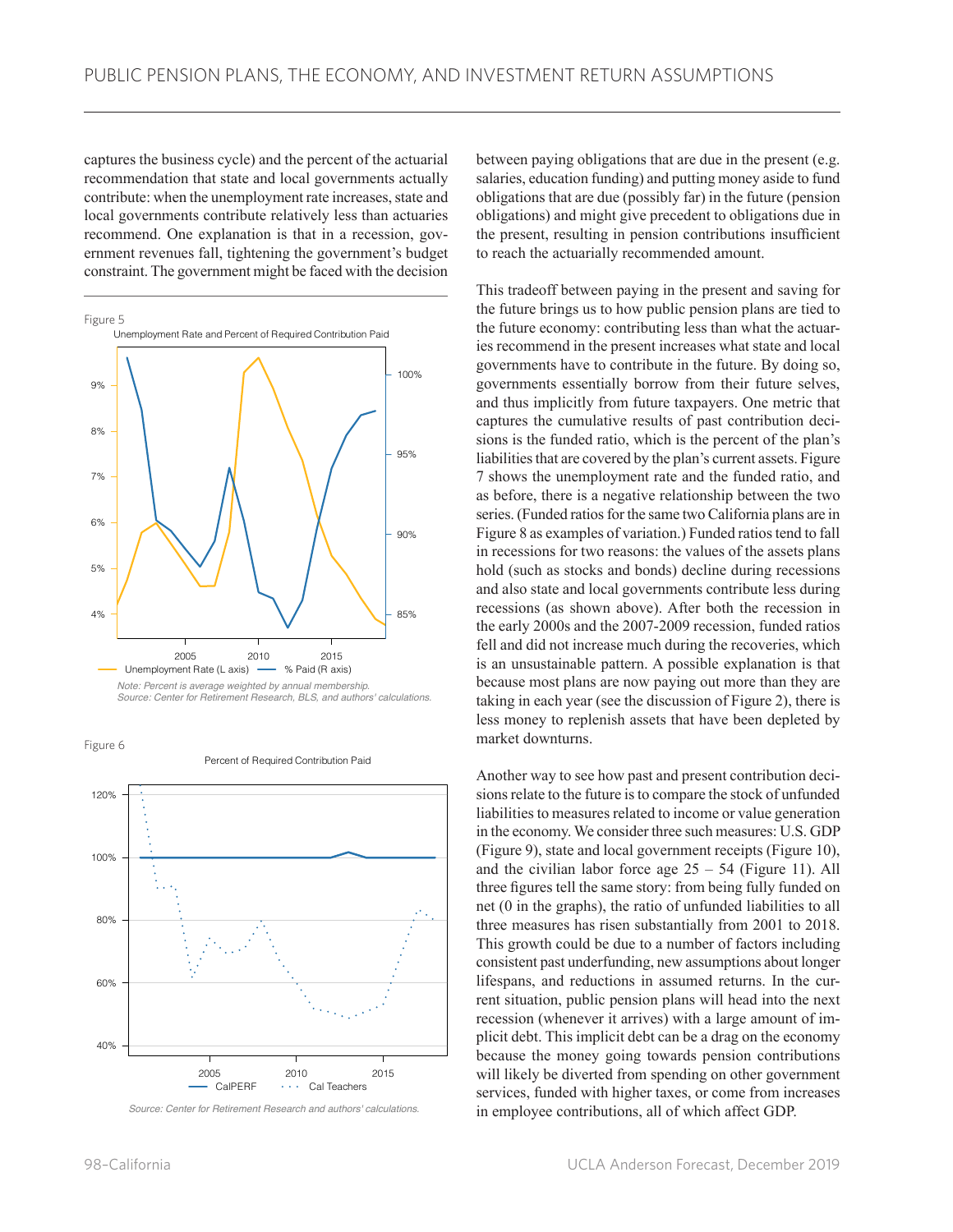

*Note: Percent is average weighted by annual membership. Source: Center for Retirement Research, BLS, and authors' calculations.*





*Source: Center for Retirement Research and authors' calculations.*

There are certainly other channels through which public pension plans and the economy affect each other (such as the benefits retirees receive and then spend, which contributes to consumption). Rather than an exhaustive documentation, the prior discussion serves to provide evidence that plans and the economy do indeed interact.



*Note: Total debt (numerator) and U.S. GDP (denominator). Source: Center for Retirement Research, BEA, and authors' calculations.*



Total Pension Debt as a Percent of State and Local Gov. Receipts



*Note: Total debt (numerator) and total receipts (denominator). Source: Center for Retirement Research, BEA, and authors' calculations.*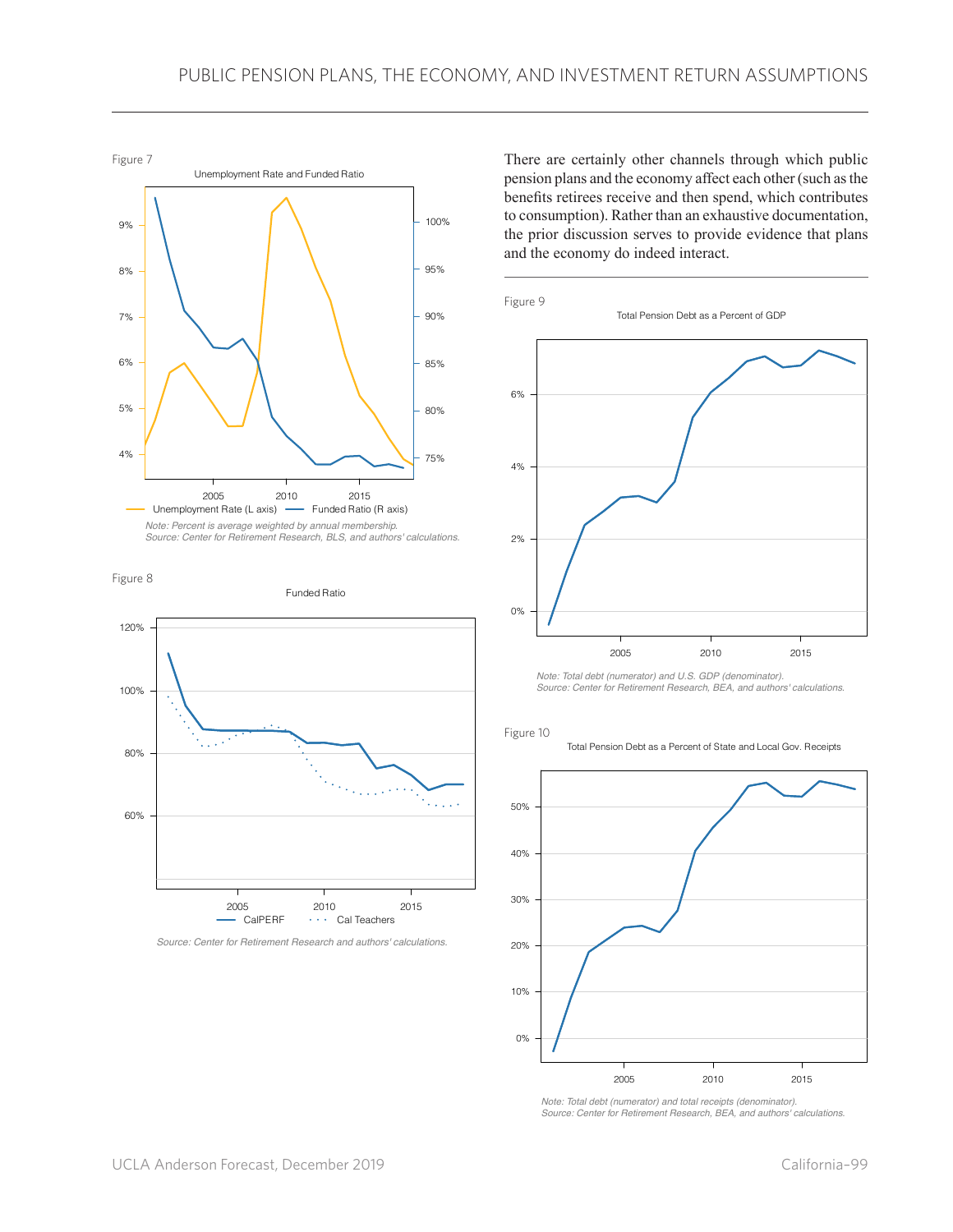### PUBLIC PENSION PLANS, THE ECONOMY, AND INVESTMENT RETURN ASSUMPTIONS



## Changing plan assumptions about investment returns

The metrics we presented above rely on various assumptions about plan participants and the future macroeconomy. Two of these are the assumptions about (nominal) investment returns and inflation over the long run. By subtracting assumed inflation from assumed nominal returns, we can infer the assumed real return. Because small changes to these assumptions have large implications for required inflows and the present value of future liabilities, studying these assumptions and why they change can help understand the outlook for public pension plan finances.

Figure 12 - Figure 14 show return and inflation assumptions on average and for two California plans. Both assumed nominal returns (Figure 12) and inflation (Figure 13) have been steadily declining. Since assumed inflation has fallen more rapidly than assumed nominal returns, implied assumed real returns have actually increased since 2001 (Figure 14). Unsurprisingly, return assumptions are positively correlated with long run stock market trends. We say 'unsurprisingly' because these assumptions are meant to reflect projections of returns and inflation over the long term. The statistical correlation between assumed real returns and real stock market returns is about 0.7.<sup>2</sup> While this correlation is strong



Figure 13



and positive, it is not equal to one, which leaves open the possibility that plans' assumptions are not exclusively based on long run trends.

*<sup>2.</sup> The correlation is between the average annual assumed real return and the real 30-year annualized return on the S&P 500 index.*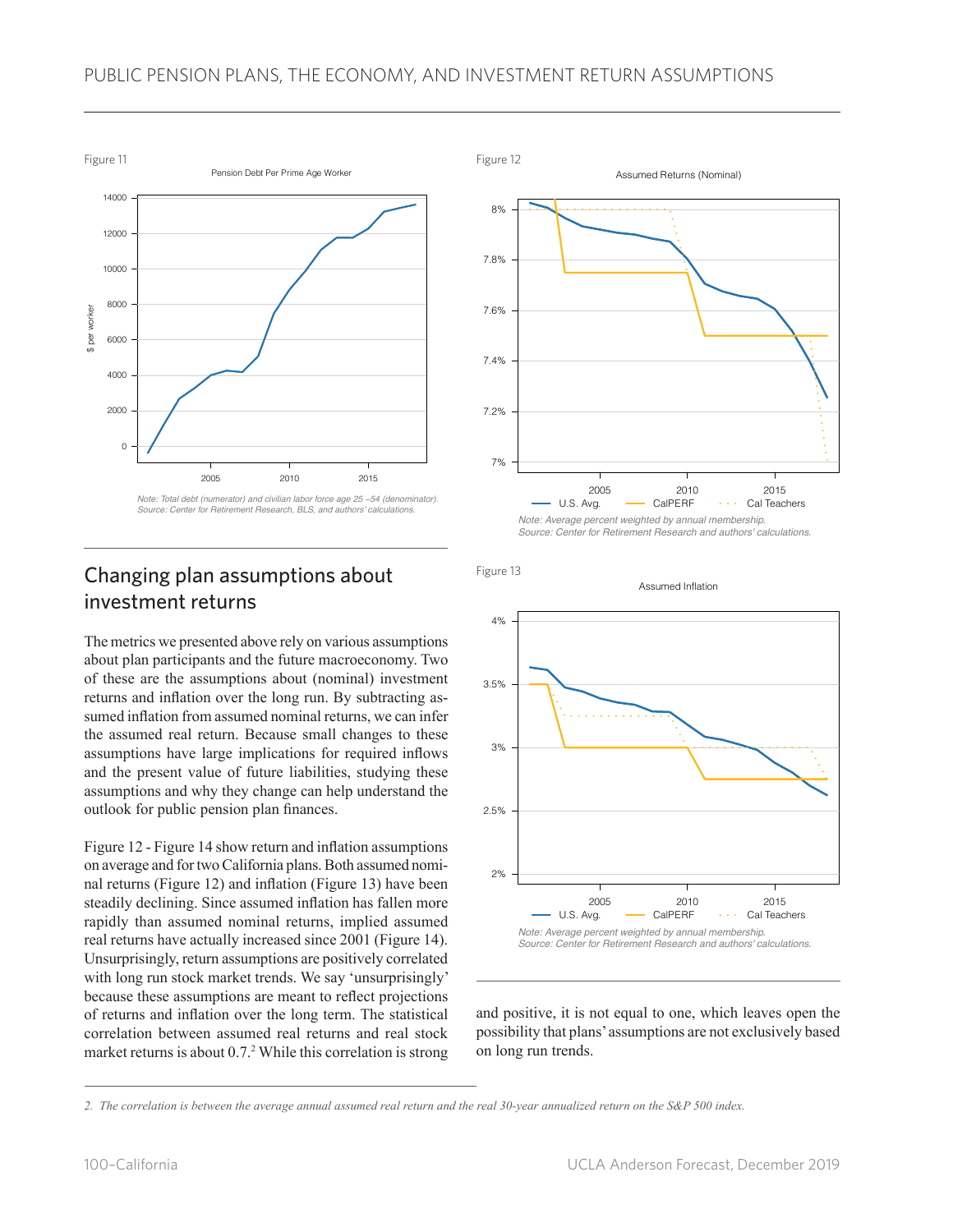Figure 14



We explore three possible factors, beyond long-term trends, that could affect how plans form assumptions about returns.<sup>3</sup> The first possibility we explore comes from psychology and behavioral economics. Studies have found that retrospective evaluations are heavily influenced by a few memorable events, particularly the most intense or extreme moment and the most recent moment (Redelmeier and Kahneman 1996, Kahneman et al. 1993), and there is some evidence that individual investors respond to market highs and lows (Malmendier and Nagel 2011). We test this idea in the context of public pension plans by asking whether recent market returns and market highs and lows affect a plan's assumed real return. Formal statistical analysis follows, but Figure 15 provides visual evidence, showing average assumed real returns, average real annual returns plans actually experienced, and the annual real return on the S&P 500 index. Actual plan and S&P 500 index returns are much more volatile than assumed returns, which do not seem to

be influenced by recent experiences. We test formally for effects of recent, high, and low market returns on assumed returns with a regression analysis. The equation below summarizes the results of regressing assumed real returns on recent market returns (S&P 500 index real return over the past year and three lags) and on market highs and lows (the highest and the lowest annual real return on the S&P 500 index since the year of the plan's inception).<sup>4</sup> Bold values are statistically significant at the 5% level.

#### Assumed real return

| $= 0.040 + 0.074 * S\&P 30-vr$ annualized return      |
|-------------------------------------------------------|
| $+0.003 * S\&P$ 1-yr return                           |
| $-0.002 * S\&P$ 1-yr return, 1 month lag              |
| $-0.006 * S\&P$ 1-yr return, 2 month lag              |
| $+0.005 * S\&P$ 1-yr return, 3 month lag              |
| $-0.014 * S\&P$ 1-yr return, min since plan inception |
| -0.004 * S&P 1-yr return, max since plan inception    |
| [N = 2,990; adjusted R2 = 0.339]                      |
|                                                       |

Real Returns

Figure 15



*Note: Assumed and actual percent weighted by annual membership. Source: Center for Retirement Research and authors' calculations.*

*<sup>3.</sup> The analysis focuses on assumed real returns, but the results are qualitatively similar when using assumed nominal returns.*

*<sup>4.</sup> Under the assumption that recent, peak, and trough returns are unrelated to other (unobserved) factors that affect return assumptions and that a plan's actions do not affect market returns, the relationships we identify can be interpreted causally. In this and all subsequent regressions, we also include state fixed effects (to control for unobservable factors at the state level, such as legislation, that could affect assumptions) and the 30-year annualized real S&P 500 index return (because this captures long-term trends that plans reasonably use to form assumptions). We do not report these coefficients for brevity.*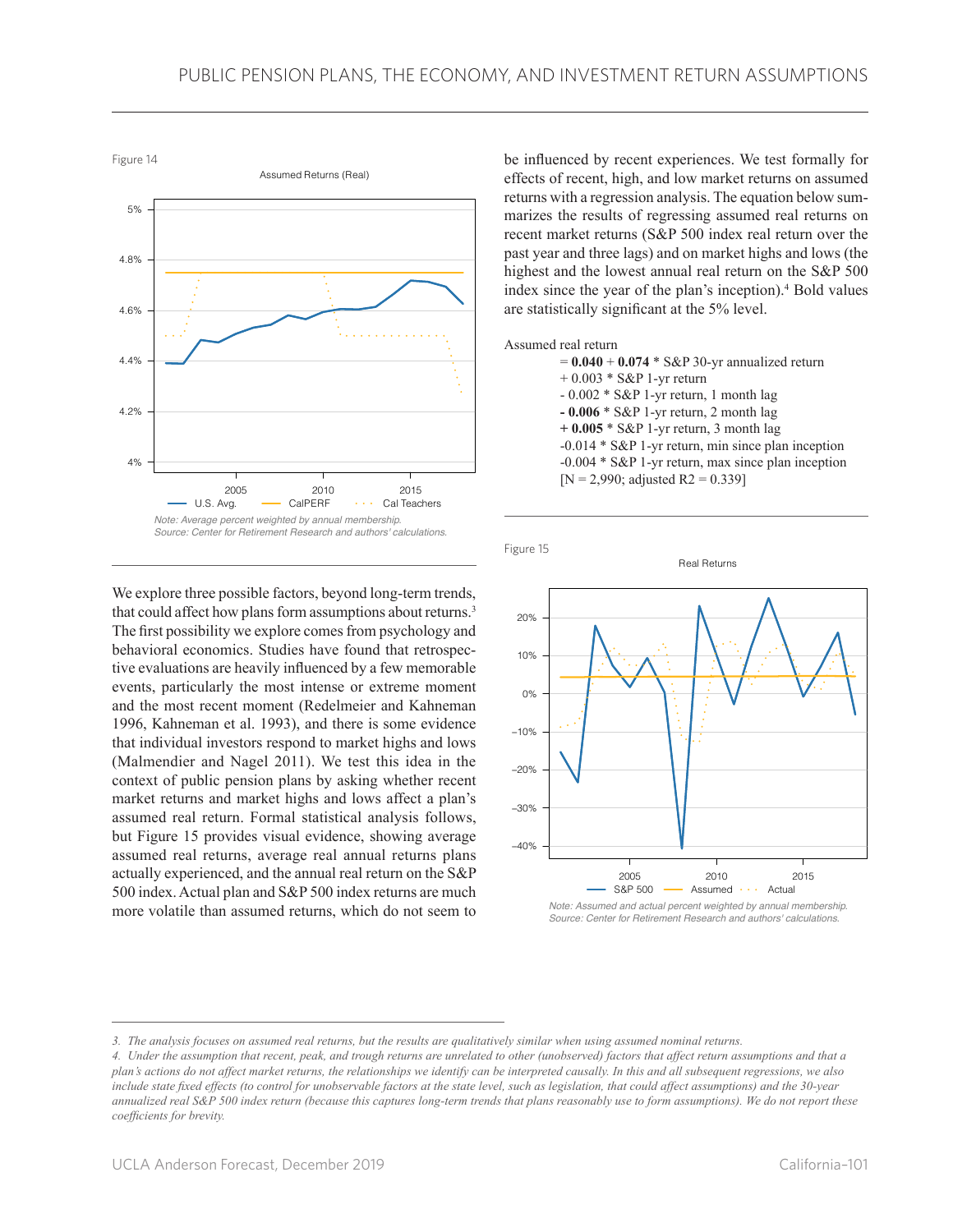Market peaks and troughs do not appear to affect assumed real returns. There is some mixed evidence of the effect of recent real S&P 500 index returns on assumed real returns: some of the coefficients on annual real S&P 500 index returns and its lags are positive and significant (indicating that higher recent real returns encourage higher assumed real returns), but some of the coefficients are negative and significant (indicating that lower recent real returns encourage higher assumed real returns). In either case, the magnitudes are quite small. A one percentage point increase in recent returns would only change assumed returns by about 0.002 to 0.006 percentage points. The results suggest that plans are not swayed by salient (though likely uninformative) events (market highs and lows), and may be influenced by recent events, though not by much. One interpretation of the stability of plans' assumptions is a reassuring one: long term trends should not be shaken by year to year volatility, and this largely seems to be the case.

Another hypothesis is that peers (that is, other plans) affect a plan's assumptions, and particularly the decision to change assumptions. In testing this hypothesis we assume that information about long run prospects for asset markets evolve slowly – that information learned in any particular year does not drastically and immediately change the longterm outlook. Under this assumption, plans should update their assumptions about returns at roughly a constant rate over time and we should expect to see that the number of plans updating assumptions each year is a smooth series. Figure 16 indicates that this is not the case, showing instead that plan updates tend to come in waves. One interpretation is that plans look to their peers and make changes when peers do. We use the equation below to formally test this idea. (As before, bold values are statistically significant at the 5% level.)

Change in assumed real return

 $= 0.0004 - 0.014 * S\&P 30-yr annualized return$ **+ 0.308** \* Avg. change in peer assumed real return + 0.268 \* Avg. change in peer assumed real return, lag  $[N = 2,955;$  adjusted R2 = 0.013]

The coefficients of interest are those on the change in the assumed real return of a plan's peers from one year ago to the current year and from two years ago to one year ago. Changes in peers' assumed returns over the past year have a statistically significant effect on changes to real return assumptions a plan makes this year: when peers, on average, increase their assumed real returns by 1 percentage point, a plan responds by raising its assumed return by about 0.3 percentage points. An unsatisfying outcome of this analysis is that the logic is circular: plans may look to their peers, but this analysis cannot determine what induced those peer plans to update their assumptions.





As a last test to understand how plans make return assumptions, we turn to politics. Public pension plans are ultimately funded by taxpayers. In a state gubernatorial election year, governors, especially incumbent governors, may benefit from public perception that public pension plans are in good financial condition. Higher assumed returns increase the present value of a plan's assets and thus reduce the burden of any unfunded liabilities. Some support for this story is in Figure 17. In election years with incumbent governors, the average change in real assumed return is an increase of about 0.006 percentage points, relative to a decrease of about 0.007 percentage points in election years with no incumbents. The figure also indicates that reality is more complicated than our simple story, as changes in real returns are largest in

*<sup>5.</sup> The assumption that allows us to identify causal effects of elections on assumed real return is that the timing of state elections does not change the long-term financial outlook plans face – that the exact years in which state elections happen to fall are unrelated to factors that plans use to make return assumptions. This assumption could be violated if plans consistently expect new regulations that will systematically harm or benefit their longterm outlook following gubernatorial elections. We think the chance that this is the case is minimal.*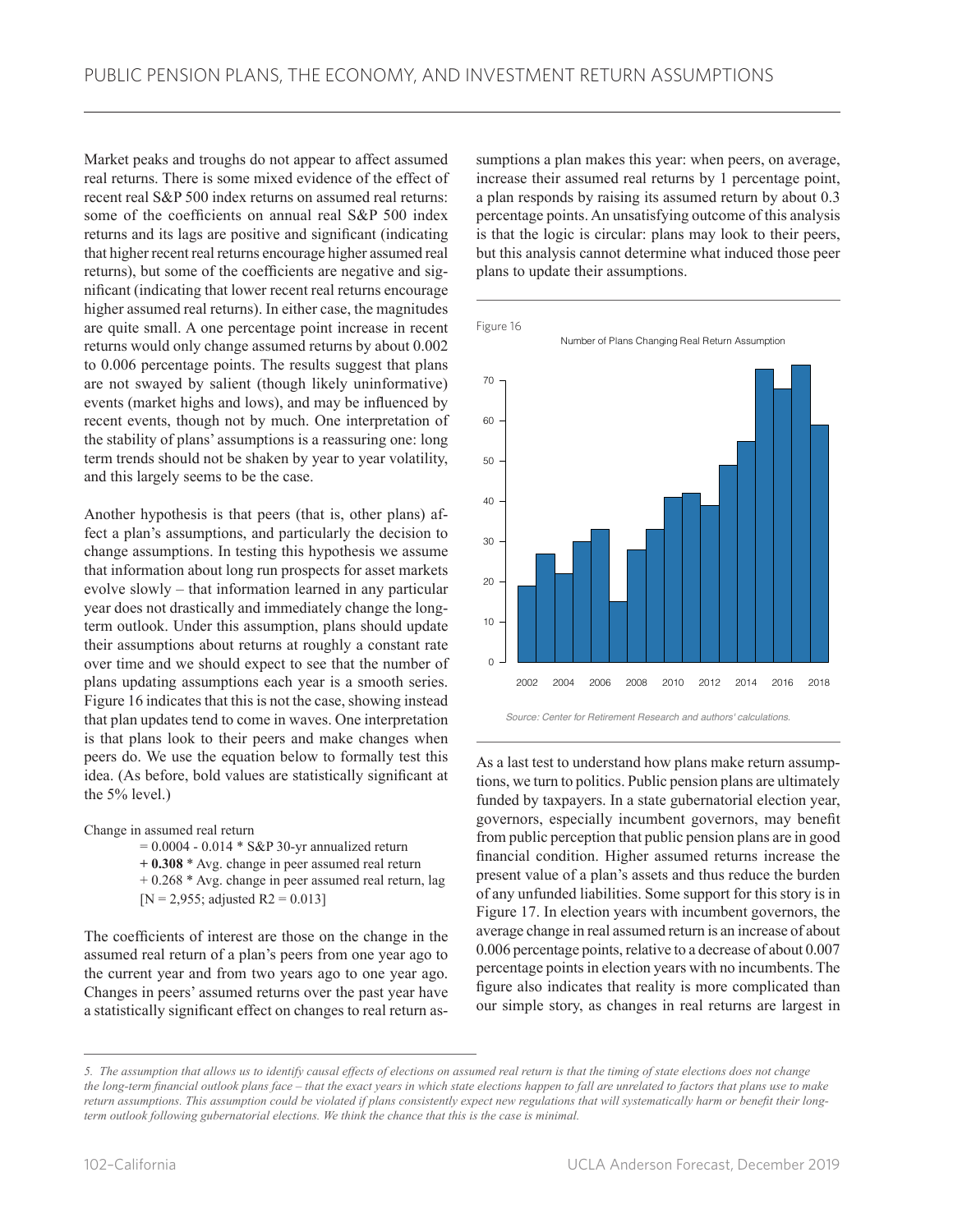non-election years (when, following the narrative, governors may be under less pressure to appease tax payers, and thus more willing to support lowering, rather than raising, return assumptions). Regression analysis confirms the pattern in the figure: relative to non-election years, changes in real returns in election years are smaller but only significantly so for elections without incumbents running.<sup>5</sup> Though our simple story does not explain all of the patterns, we interpret the results as there being some evidence that public pension plans are not insulated from the political cycle.



*Note: Change is average weighted by annual membership. Source: Center for Retirement Research and authors' calculations.*

The above analysis provides some insights into how plans choose and choose to change assumed real returns. While our analysis does not aim to fully explain this decision process, we do find some evidence that non-standard factors such as recent market returns, peers' decisions, and politics can affect a plan's assumptions.

## Conclusion

We want to close by returning to Figure 7, a series that relies on assumed returns. The figure underscores why business cycles and the financial outlook affect public pension plans. The figure suggests that plans have not, on average, recovered from the last two recessions, where 'recovered' means returning to 100% funded. Plans are long-lived and thus have the ability to ride out short-term business cycle swings, but also face the challenge of recovering from downturns while looking decades into the future. The current and projected environment of low bond returns further hampers recovery efforts, potentially putting plans under pressure to further reduce assumed returns, which would then increase both the value of unfunded liabilities and the difficulty of returning to fully funded status.